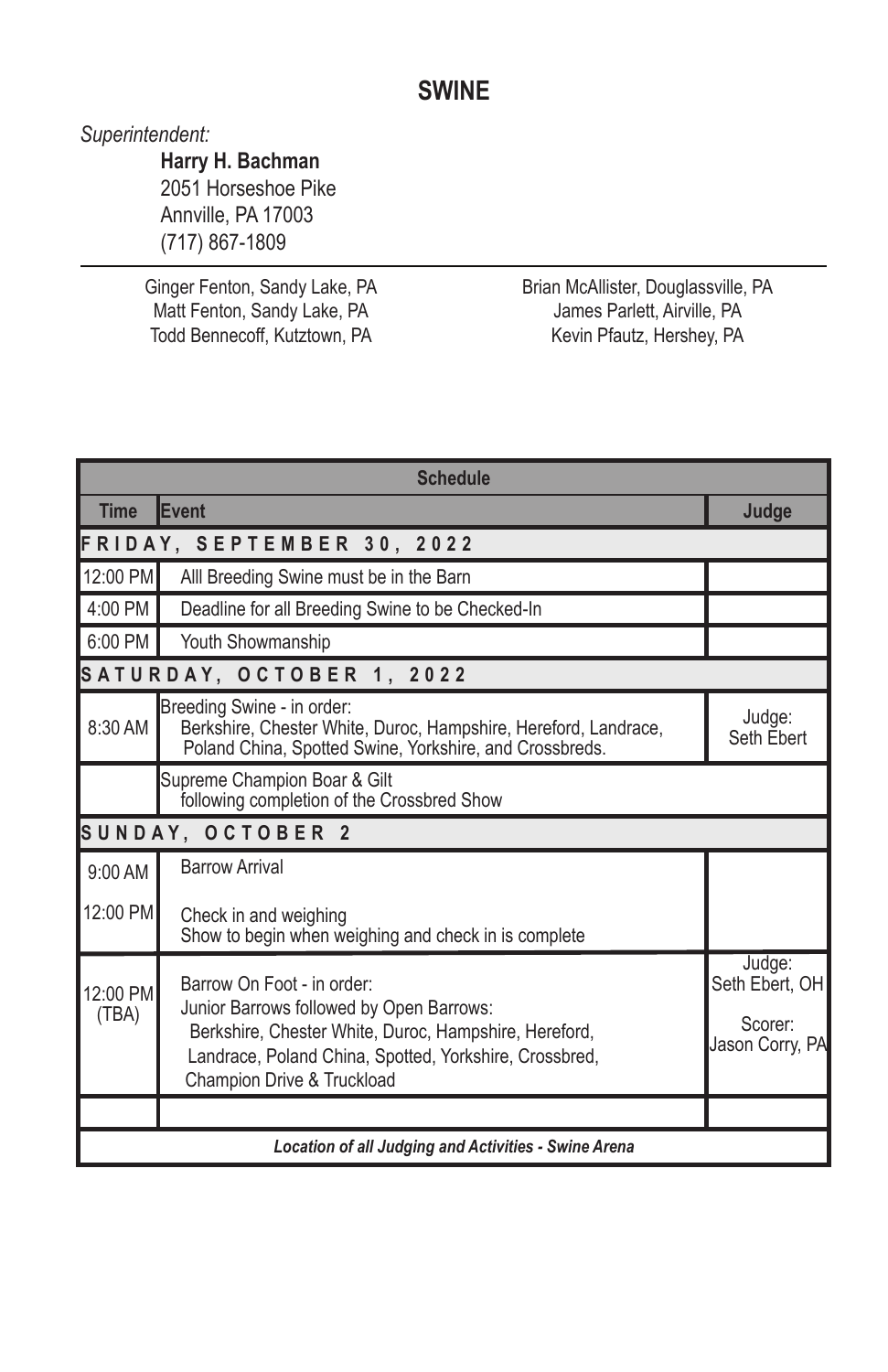**ENTRY FEES** – Entry fees are listed below and must be included with entry forms or online registration. Payment must be received at the time of entry to be accepted.

| <b>SWINE</b><br><b>FEE TABLE</b>                                | BY<br>8/31/22 | 9/1/20 through<br>9/24/22 |
|-----------------------------------------------------------------|---------------|---------------------------|
| Open Breeding, per pen                                          | \$30          |                           |
| Open Barrows, per pen                                           | \$25          | \$40                      |
| Jr. Barrows, per pen                                            | \$25          | \$40                      |
| ***ALL EXHIBITORS ARE REQUIRED TO PAY A \$5 PENNSYLVANIA        |               |                           |
| LIVESTOCK ASSOCIATION ADMINISTRATION FEE TO COMPETE AT KILE.*** |               |                           |

**BARNS OPEN** *– Animals may begin to arrive in barns as follows:*

| <b>BARNS OPEN</b>                                                                         |                                                                             |  |  |  |
|-------------------------------------------------------------------------------------------|-----------------------------------------------------------------------------|--|--|--|
| I Swine                                                                                   | Breeding - Noon Friday, September 30<br>Barrows - 9:00 am Sunday, October 2 |  |  |  |
| ANIMALS MAY NOT BE UNLOADED BETWEEN 11:00 PM AND 6:00 AM.<br><b>GATES WILL BE LOCKED.</b> |                                                                             |  |  |  |

**ARRIVALS** *– Animals must be in barns as follows:*

| <b>SWINF</b>                     |                                 |  |  |  |
|----------------------------------|---------------------------------|--|--|--|
| All Breeding Swine               | By 12 Noon Friday, September 30 |  |  |  |
| <b>Barrows</b>                   | By 12 Noon Sunday, October 2    |  |  |  |
| <b>NO LATE ARRIVALS ACCEPTED</b> |                                 |  |  |  |

**RELEASE TIMES** *– Animals are released from the barns as follows:*

| <b>RELEASE/VACATE TIMES</b>                                                                                                                                                                                                              |                                                                                                                                                                                                                                                           |  |
|------------------------------------------------------------------------------------------------------------------------------------------------------------------------------------------------------------------------------------------|-----------------------------------------------------------------------------------------------------------------------------------------------------------------------------------------------------------------------------------------------------------|--|
| Swine                                                                                                                                                                                                                                    | Breeding swine will be released following selection of supreme champions and must be off<br>the show ground by 9:00 PM on Friday, September 30.<br>Barrows will be sold to a terminal buyer arranged by Show Management at the conclusion<br>of the show. |  |
| ANY EXHIBITOR REMOVING ANY OF THEIR ANIMALS FROM THE BARNS BEFORE RELEASE TIME<br>WITHOUT APPROVAL OF THE SHOW MANAGER WILL FORFEIT ALL THEIR PREMIUM MONEY AND<br><b>MAY BE SUBJECT TO REJECTION OF ALL ENTRIES THE FOLLOWING YEAR.</b> |                                                                                                                                                                                                                                                           |  |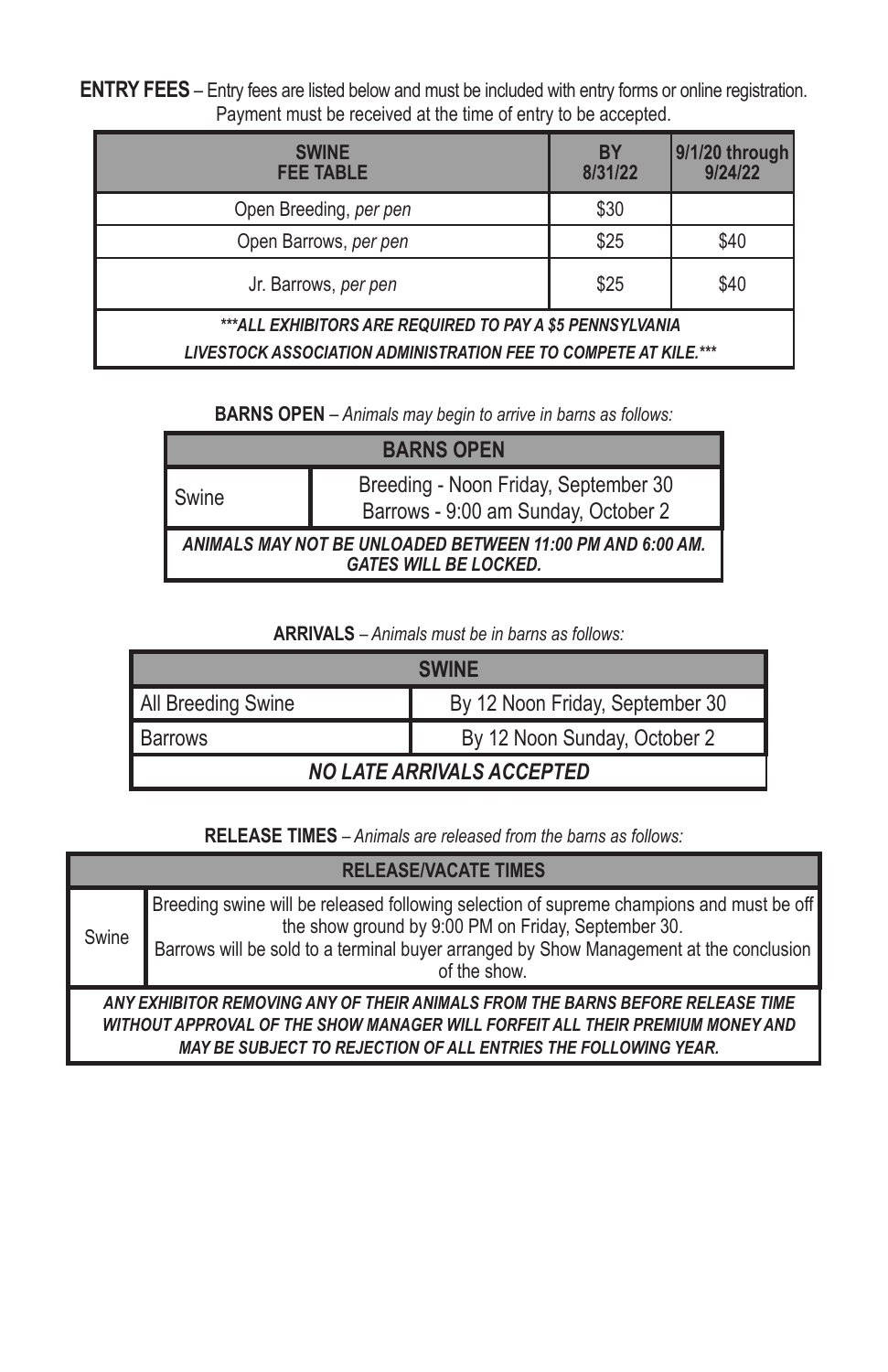# **HEALTH RULES FOR SWINE**

- **1. Certificate of Veterinary Inspection (CVI):** All swine must be accompanied by a Certificate of Veterinary Inspection signed and dated by an accredited veterinarian with an inspection date on or after September 21, 2022. No animal showing signs of infectious, contagious, or external parasitic disease will be allowed into the Pennsylvania Farm Show Complex & Expo Center. However, exhibitors who observe an animal that may present a health hazard to other animals are asked to report the stall location to the show committee. The official show veterinarian, in consultation with Show Management, shall be responsible for determining the health status of all animals. Animals showing evidence of infectious, contagious, or external parasitic diseases shall be removed by their owner from the show grounds at the direction of Show Management.
- **2. Vesicular Stomatitis (VS) Statement:** This applies to states that experienced a VS outbreak in the last 12 months. In these cases an accredited veterinarian shall determine whether the animals are free from VS, and animals shall be accompanied by a CVI with the following statement signed by the accredited veterinarian: "All animals identified on this CVI have been examined and found to be free from VS. During the past 90 days, these animals were not located within 10 miles of a site where VS has been diagnosed."
- **3. Swine Identification Requirements:** All swine must be identified with an RFID ISO-compliant, 15-digit 840 ear tag.
- **4. Brucellosis and Pseudorabies Testing Requirements for Out-of-State and Pennsylvania Breeding Swine:**
	- **(a). Brucellosis:** No brucellosis test is required if the animal originates from a validated brucellosis-free herd. If from a validated herd, the herd number and date of last test must be included on the CVI. If not originating from a validated herd, out-of-state swine must be negative to an official brucellosis test within the 30 days prior to the date of importation, and the negative results and date of test must be included on the CVI or the animal must be accompanied by a negative laboratory test report (a copy of the original lab report is acceptable).
	- **(b). Pseudorabies:** No pseudorabies test is required if the animal originates from a qualified pseudorabies-negative herd. A qualified pseudorabies-negative herd shall not be construed to mean every swine herd from a Stage V state, but only those herds in compliance with individual herd testing plans. If from a qualified herd, the herd number and date of last test must be included on the CVI. If not originating from a qualified herd, out-of-state swine must be negative to an official pseudorabies test within the 30 days prior to the date of importation, and the negative results and date of test must be included on the CVI or the animal must be accompanied by a negative laboratory test report (a copy of the original lab report is acceptable).
- **5. Brucellosis and Pseudorabies Testing Requirements for Market Swine:**
	- **(a). Brucellosis:** No brucellosis test is required for market swine sold for immediate slaughter.
	- **(b). Pseudorabies:** No pseudorabies test is required for market swine sold for immediate slaughter.